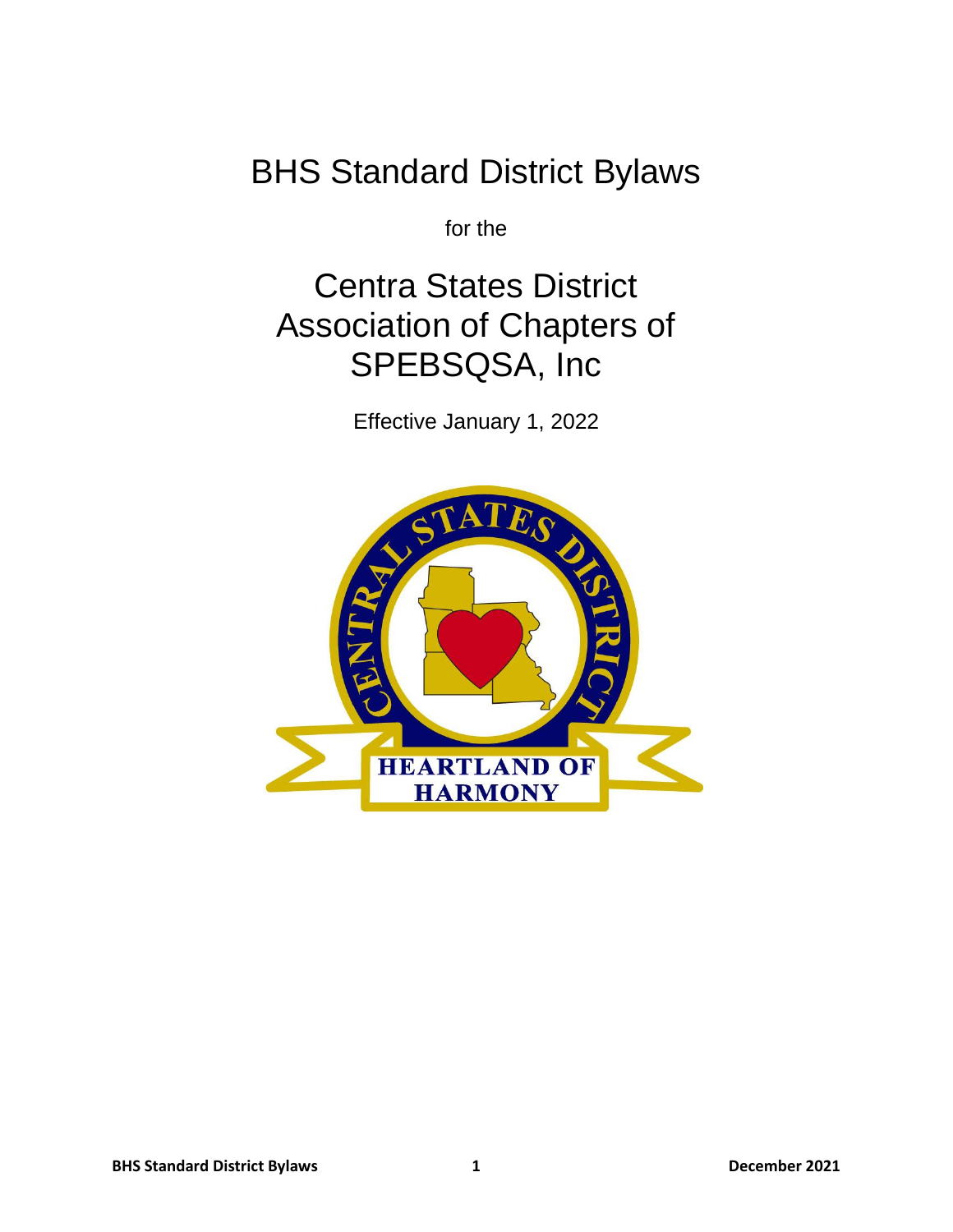## Index

| 3.05 Action by Telephone, Facsimile or Electronic Transmission, or Written Consent  8 |  |
|---------------------------------------------------------------------------------------|--|
|                                                                                       |  |
|                                                                                       |  |
|                                                                                       |  |
|                                                                                       |  |
|                                                                                       |  |
|                                                                                       |  |
|                                                                                       |  |
|                                                                                       |  |
|                                                                                       |  |
|                                                                                       |  |
|                                                                                       |  |
|                                                                                       |  |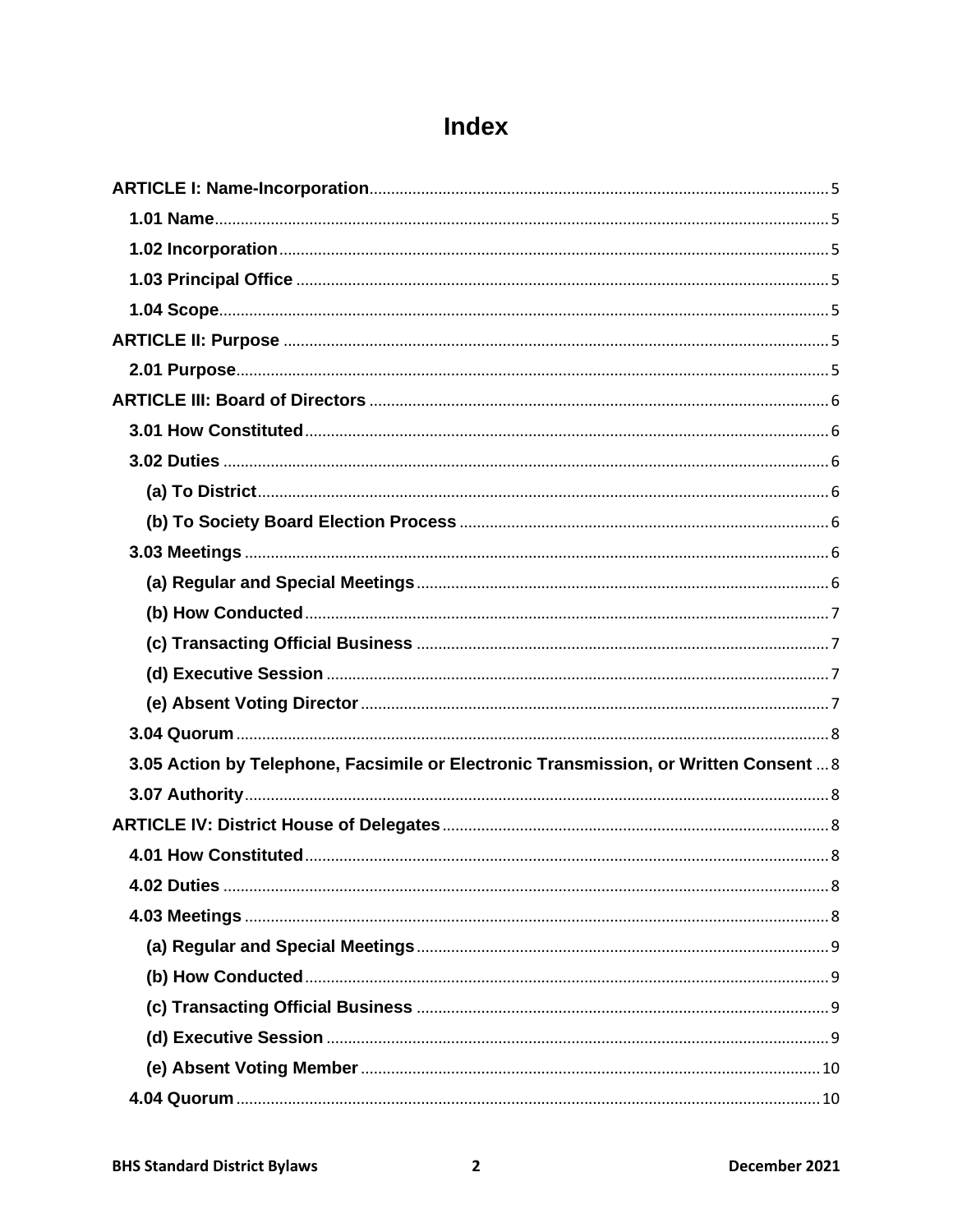| 4.05 Action by Telephone, Facsimile or Electronic Transmission, or Written Consent .10 |  |
|----------------------------------------------------------------------------------------|--|
|                                                                                        |  |
|                                                                                        |  |
|                                                                                        |  |
|                                                                                        |  |
|                                                                                        |  |
|                                                                                        |  |
|                                                                                        |  |
|                                                                                        |  |
|                                                                                        |  |
|                                                                                        |  |
|                                                                                        |  |
|                                                                                        |  |
|                                                                                        |  |
|                                                                                        |  |
|                                                                                        |  |
|                                                                                        |  |
|                                                                                        |  |
|                                                                                        |  |
|                                                                                        |  |
|                                                                                        |  |
|                                                                                        |  |
|                                                                                        |  |
|                                                                                        |  |
|                                                                                        |  |
|                                                                                        |  |
|                                                                                        |  |
|                                                                                        |  |
|                                                                                        |  |
|                                                                                        |  |
|                                                                                        |  |
|                                                                                        |  |
|                                                                                        |  |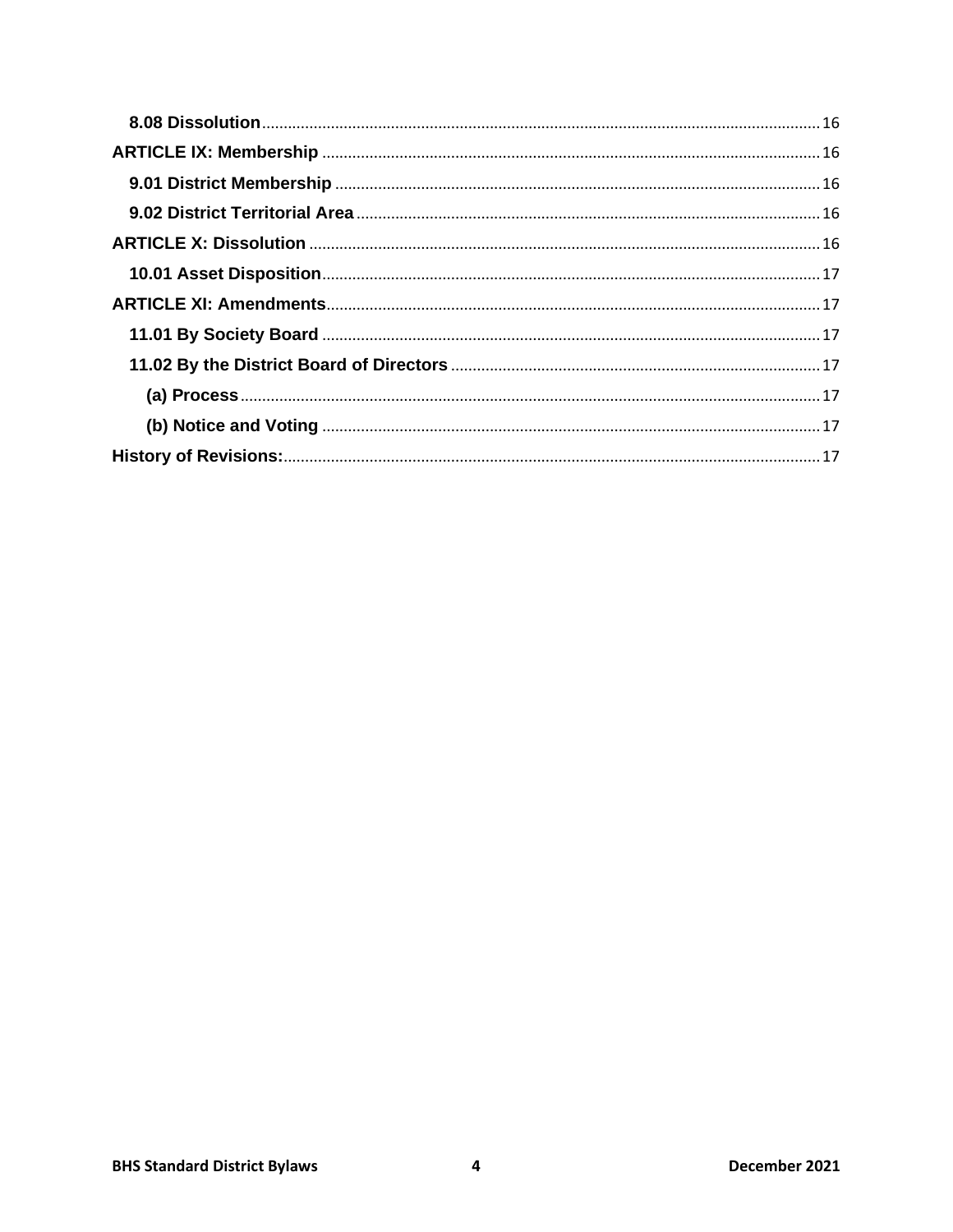## **ARTICLE I: Name-Incorporation**

#### <span id="page-4-1"></span><span id="page-4-0"></span>**1.01 Name**

The name of this organization shall be Central States District Association of Chapters of SPEBSQSA, Inc., (hereinafter called the "District"). The District is organized and exists pursuant to the provisions of Article X of the Bylaws of the Society for the Preservation and Encouragement of Barber Shop Quartet Singing in America, Incorporated, d/b/a Barbershop Harmony Society (sometimes called SPEBSQSA, Inc., and hereinafter called the "Society"). The Society is incorporated under the not-for-profit laws of the State of Wisconsin and has been recognized as exempt from United States income tax under Section 501(c)(3) of the Internal Revenue Code.

#### <span id="page-4-2"></span>**1.02 Incorporation**

The District, a subsidiary of the Society, is a nonstock, nonprofit corporation incorporated under the laws of the State of Iowa.

## <span id="page-4-3"></span>**1.03 Principal Office**

The principal office of the District shall be as established in the incorporation documents filed with Jurisdiction of Incorporation, or as may be adopted from time to time by resolution of the District board of directors (the "Board"). The District may have such other offices as the Board may designate or as the affairs of the District may require from time to time.

#### <span id="page-4-4"></span>**1.04 Scope**

The BHS Standard District Bylaws in their entirety, both in form and substance as well as the Society Bylaws, shall be mandatory and binding upon all districts, except that a change in terminology, form and/or substance may be permitted for a specific district, subject to approval by the Society Governance and Bylaws Committee acting on behalf of the Society Board of Directors ("Society Board"), when necessary to comply with the laws of any nation, state or province, or when consistent with rules, regulations, policies, and operational procedures established by the Society Board.

## **ARTICLE II: Purpose**

#### <span id="page-4-6"></span><span id="page-4-5"></span>**2.01 Purpose**

The purpose of this District shall be to support the purposes of the Society as clarified in a Memorandum of Collaboration initiated by the Society CEO in consultation with this District.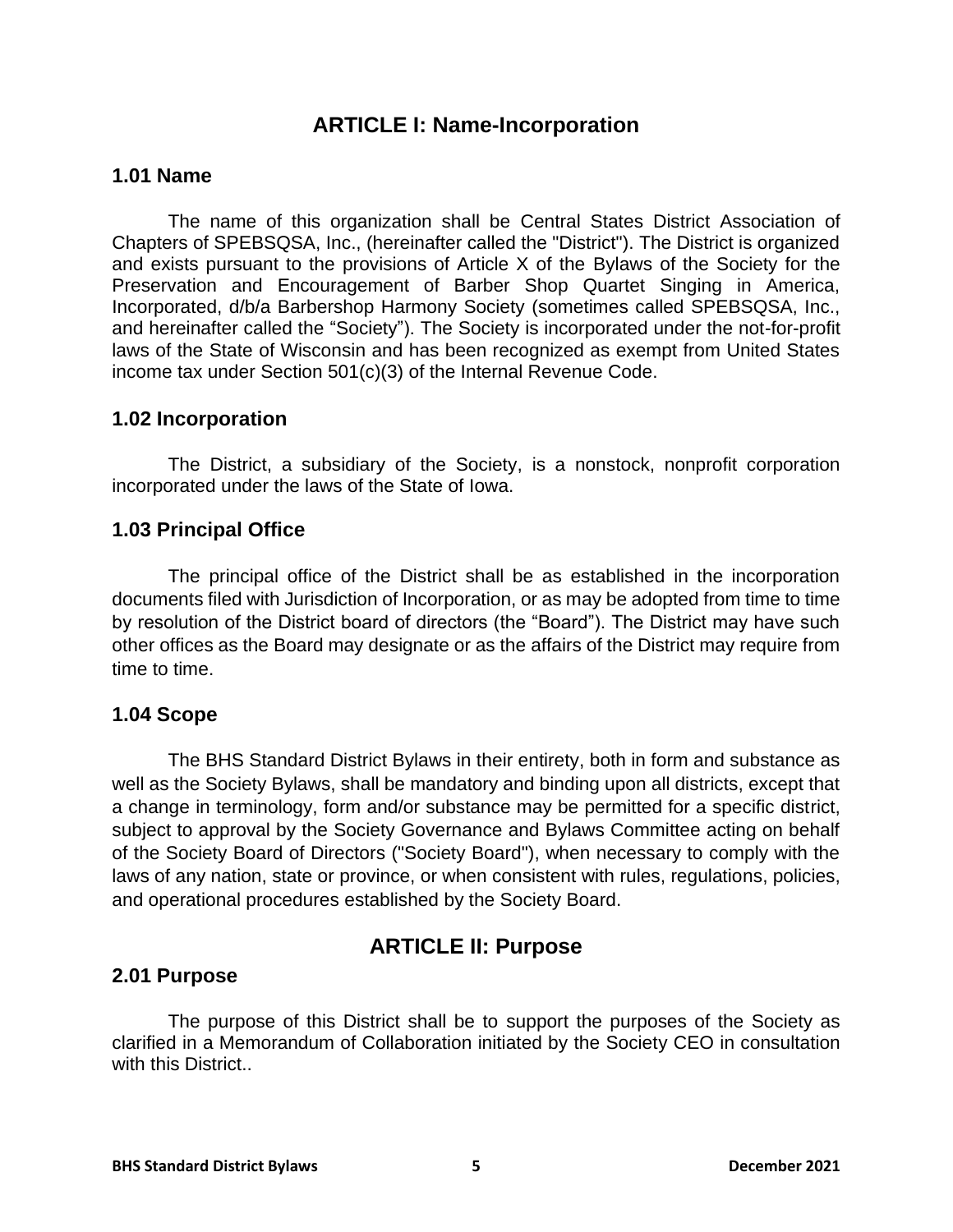## **ARTICLE III: Board of Directors**

## <span id="page-5-1"></span><span id="page-5-0"></span>**3.01 How Constituted**

The administrative body of the District shall be a president; executive vice president; who shall be the chairperson of the Board and preside at District House of Delegates meetings (defined in Article IV); executive vice president; secretary; treasurer; immediate past president; such state vice presidents as the House of Delegates shall elect.

## <span id="page-5-3"></span><span id="page-5-2"></span>**3.02 Duties**

## **(a) To District**

The Board shall be the responsible administrative agency of the District and shall have the power and authority to transact all business of the District during the interval between District House of Delegates meetings. The Board shall be authorized to make budgeted expenditures and emergency expenditures and is empowered to take such emergency action as may be in the best interest of the District. It shall also enforce all applicable Society and District rules and regulations.

#### <span id="page-5-4"></span>**(b) To Society Board Election Process**

The District president shall annually obtain and report to the Society nominating committee the recommendation of the District as to the pool of candidates under consideration by the Society nominating committee for nomination for the position(s) of Society Board directors at-large. The District president shall obtain the recommendation of the District through the District Nominating Committee, Board of Directors, House of Delegates, or any other body/individual as specified by the District in these bylaws or in other District governing documents. The recommendation of the District shall be made by approval voting whereby a single vote may be cast for each candidate in the pool who would be acceptable to the District if nominated by the Society nominating committee and elected by the Society Board.

#### <span id="page-5-6"></span><span id="page-5-5"></span>**3.03 Meetings**

#### **(a) Regular and Special Meetings**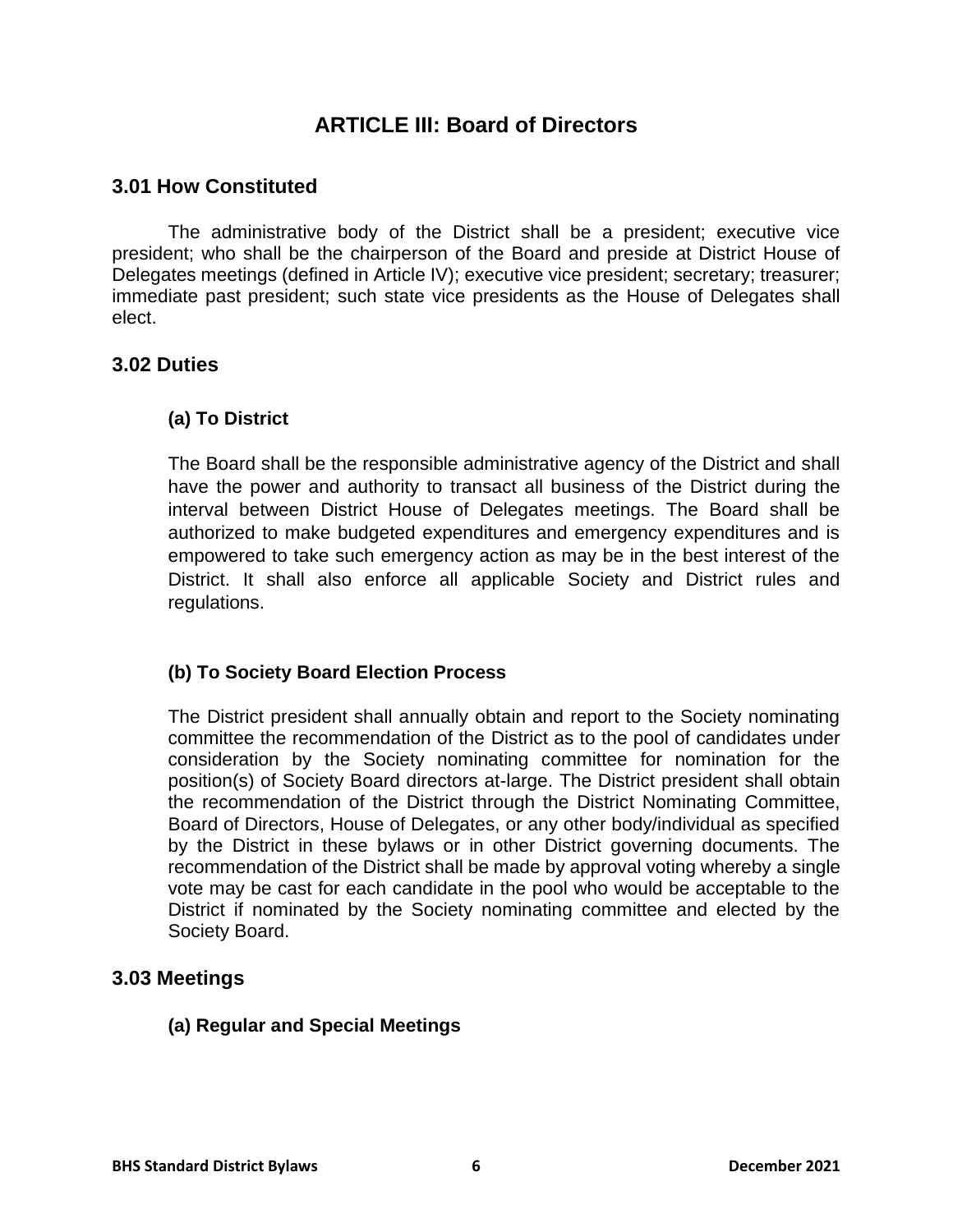Regular meetings of the Board shall be held consistent with state law and must be held at least twice a year. Meetings shall be held at such time and place as shall be determined from time to time by the Board. To the extent permitted by state law, actions may be taken by the Board without a meeting provided the applicable state procedures are followed.

Special meetings of the Board may be called by the president, as required. All meetings shall be conducted according to the latest edition of *Robert's Rules of Order Newly Revised* ("Robert's Rules").

## <span id="page-6-0"></span>**(b) How Conducted**

Board meetings (regular or special) may be conducted any means in which:

1. All participating Board members may simultaneously hear each other during the meeting; and

2. All communication during the meeting is immediately transmitted to each participating Board member, and each participating Board member is able to immediately send messages to all other participating Board members.

## <span id="page-6-1"></span>**(c) Transacting Official Business**

If an official meeting is conducted, all participating Board members must be informed that an official meeting is taking place at which official business may be transacted. A Board member participating in a meeting is considered to be present at the meeting. Minutes of any such meeting shall be prepared and distributed to all Board members.

## <span id="page-6-2"></span>**(d) Executive Session**

Closed executive sessions of the Board may be held as deemed necessary, either at the discretion of the president or by a vote of the Board when the matter being considered is of a confidential or sensitive nature. Confidential minutes shall be taken by a designee appointed by the senior Board member present in executive session and such confidential minutes shall be filed separately from other Board minutes. Executive sessions of the Board shall consist only of voting members of the Board, with select individuals invited to attend and/or participate as required, or by invitation of the voting members of the Board. If an executive session of the Board is called during the course of a regular meeting, non-essential personnel will be asked to leave for the duration of the executive session.

## <span id="page-6-3"></span>**(e) Absent Voting Director**

Should any voting Director be unable to attend any meetings of the Board, there shall be no alternate process, nor any vote by proxy.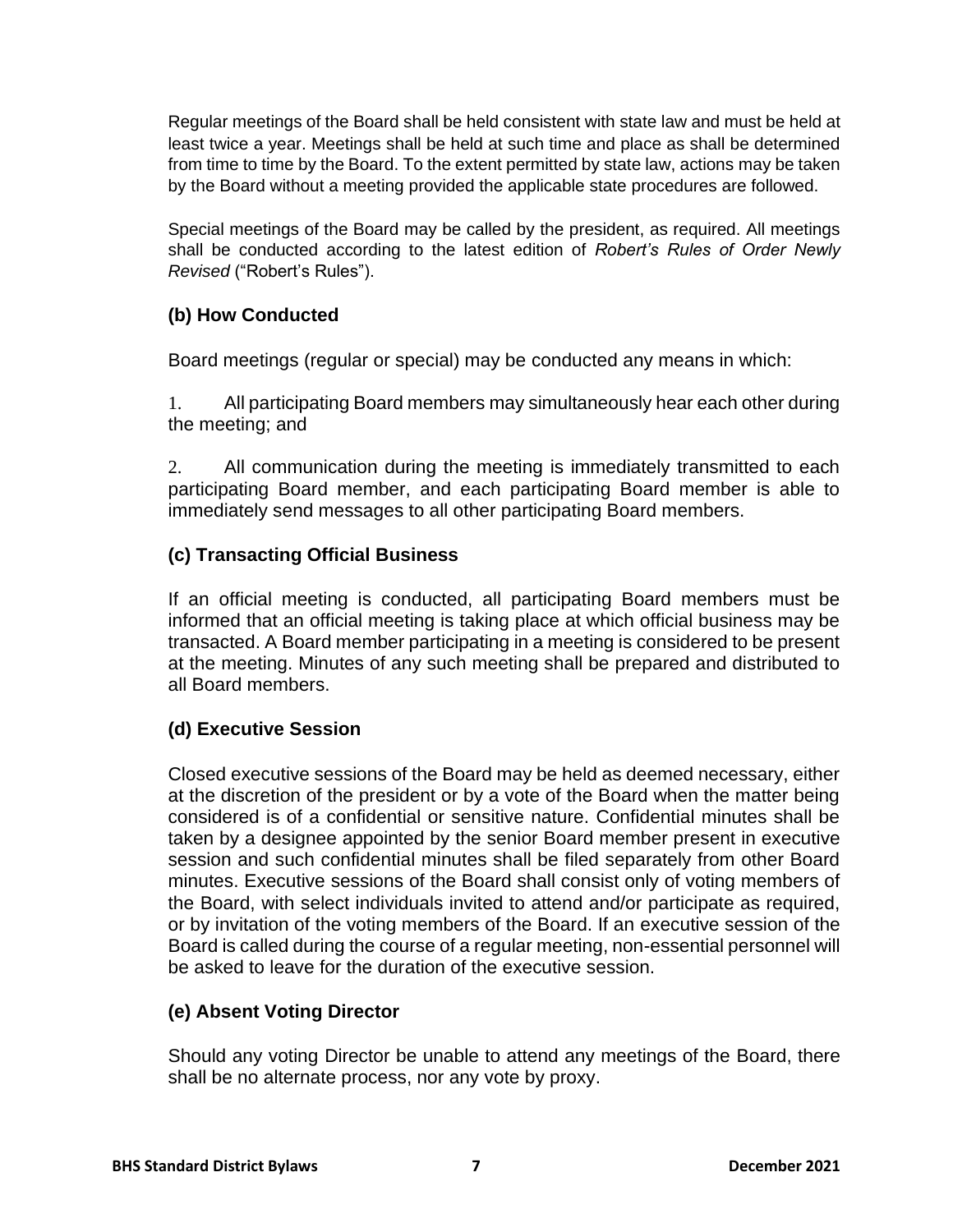#### <span id="page-7-0"></span>**3.04 Quorum**

At any regular or special meeting of the Board, a quorum shall consist of a majority of the District Board members entitled to vote.

#### <span id="page-7-1"></span>**3.05 Action by Telephone, Facsimile or Electronic Transmission, or Written Consent**

The Board may take action, without a meeting, by telephone (confirmed in writing), facsimile, or electronic transmission, or by other written action as necessary and declared by the president, providing that all Directors consent to the taking of the action without a meeting. Unless a greater vote is otherwise required by these bylaws, a majority favorable vote of all Directors shall be necessary for the adoption of a proposed action.

#### <span id="page-7-2"></span>**3.07 Authority**

Subject to the power and authority of the Society Board, and provisions of Society Bylaws and other governing documents, the Board shall have the authority to regulate and discipline Chartered District Chapters (as defined in Section 9.01) in such manner as may be proper and just under the circumstances.

## **ARTICLE IV: District House of Delegates**

#### <span id="page-7-4"></span><span id="page-7-3"></span>**4.01 How Constituted**

The District House of Delegates shall be the supreme legislative and governing body of the District and shall consist of (a) the duly designated delegate, or delegates, from each duly Chartered District Chapter (as defined in Section 9.01); (b) each member of the Board; (c) any number of past District presidents, at the option of the District House of Delegates, who are members of the Society, available and willing to serve, and whose principal barbershopping activity is in a Chartered District Chapter. Each of the abovenamed shall be a "Delegate." Such House of Delegates shall be subject to the rules and regulations of the Society and the Society Bylaws and shall have discretionary powers in all District affairs.

#### <span id="page-7-5"></span>**4.02 Duties**

The District House of Delegates shall be responsible for furthering the District's purposes, attaining its objectives, and the spread of barbershop harmony throughout the world.

#### <span id="page-7-6"></span>**4.03 Meetings**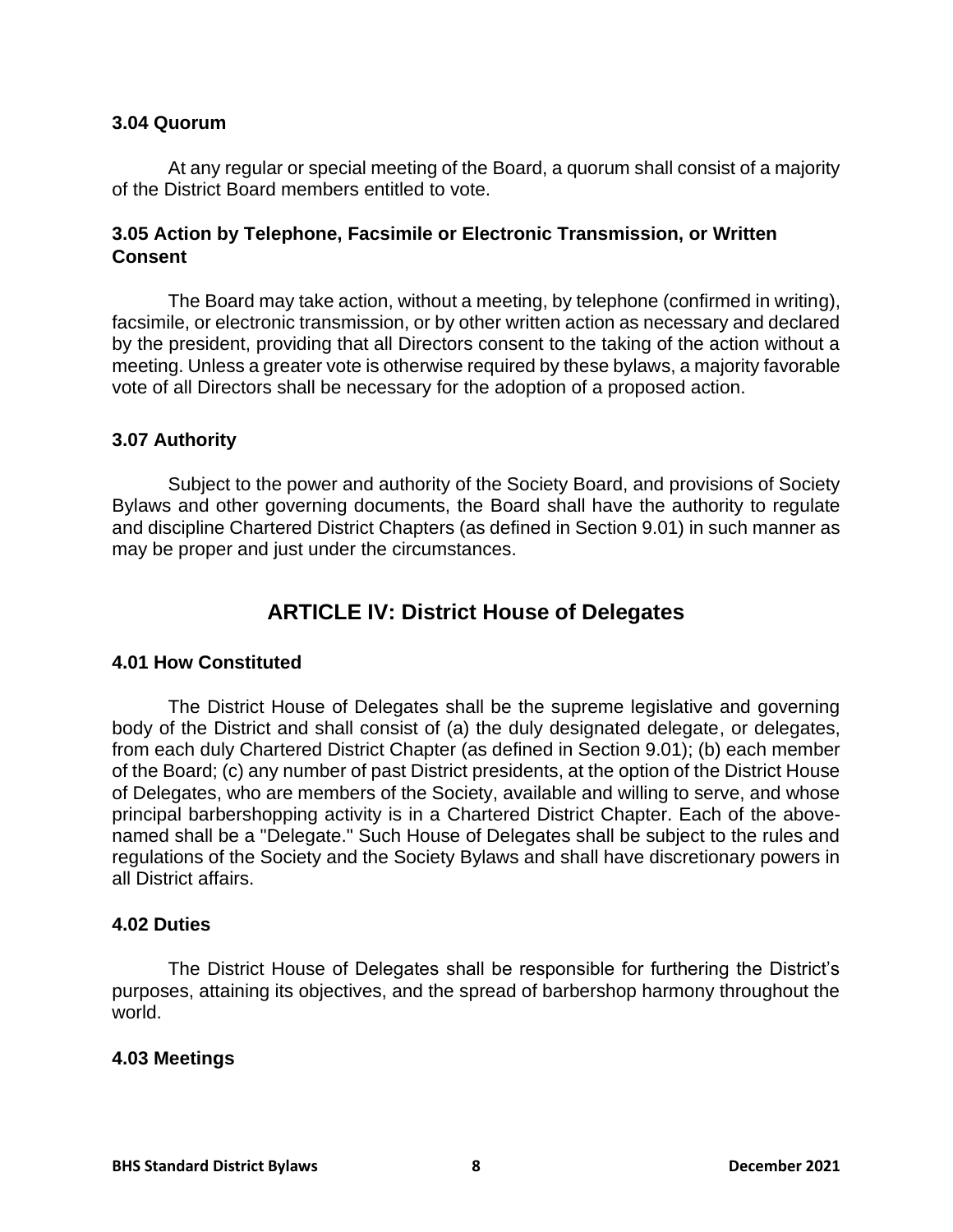#### <span id="page-8-0"></span>**(a) Regular and Special Meetings**

Regular meetings of the District House of Delegates shall be held consistent with state law and must be held at least twice in each calendar year. Meetings shall be held at such time and place as shall be determined by resolutions adopted by the Board or House of Delegates. To the extent permitted by state law, actions may be taken by the District House of Delegates without a meeting provided the applicable state procedures are followed.

Special meetings of the District House of Delegates may be called by the District president, as required. All meetings shall be conducted according to Robert's Rules of Order.

#### <span id="page-8-1"></span>**(b) How Conducted**

District House of Delegates meetings (regular or special) may be conducted by any means in which:

1. All participating Delegates may simultaneously hear each other during the meeting; and

2. All communication during the meeting is immediately transmitted to each participating Delegate, and each participating Delegate is able to immediately send messages to all other participating Delegates.

#### <span id="page-8-2"></span>**(c) Transacting Official Business**

If an official meeting is conducted, all participating Delegates must be informed that an official meeting is taking place at which official business may be transacted. A Delegate participating in a meeting is considered to be present at the meeting. Minutes of any such meeting shall be prepared and distributed to all Delegates.

## <span id="page-8-3"></span>**(d) Executive Session**

Closed executive sessions of the District House of Delegates may be held as deemed necessary, either at the discretion of the District president or by a vote of the District House of Delegates when the matter being considered is of a confidential or sensitive nature. Confidential minutes shall be taken by a designee appointed by the District president or, if not present, senior Delegate present in executive session and such confidential minutes shall be filed separately from other District House of Delegates minutes. Executive sessions of the House of Delegates shall consist only of voting Delegates, with select individuals invited to attend and/or participate as required, or by invitation of the voting Delegates. If an executive session of the District House of Delegates is called during a regular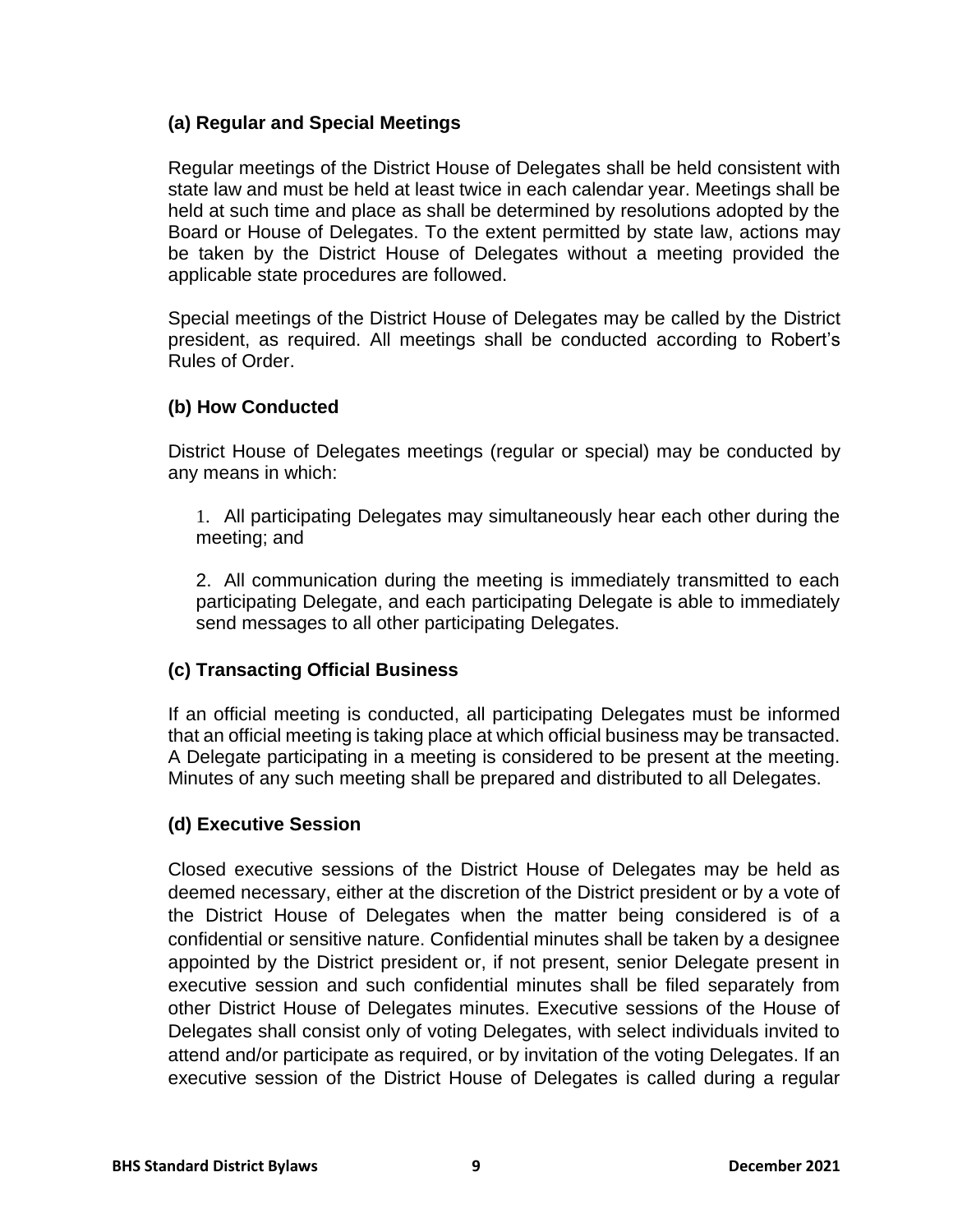meeting, non-essential personnel will be asked to leave for the duration of the executive session.

#### <span id="page-9-0"></span>**(e) Absent Voting Member**

Should any Delegate be unable to attend any meetings of the District House of Delegates, there shall be no alternate process, nor any vote by proxy.

#### <span id="page-9-1"></span>**4.04 Quorum**

At any regular or special meeting of the District House of Delegates, a quorum shall be 30% of the Delegates.

#### <span id="page-9-2"></span>**4.05 Action by Telephone, Facsimile or Electronic Transmission, or Written Consent**

The District House of Delegates may take action, without a meeting, by telephone (confirmed in writing), facsimile, or electronic transmission, or by other written action as necessary and declared by the District president, providing that a majority of Delegates consent to the taking of the action without a meeting. Unless a greater vote is otherwise required by these bylaws, a majority favorable vote of all Delegates shall be necessary for the adoption of a proposed action, subject to chapter voting limitations referenced in Section 6.06..

#### <span id="page-9-3"></span>**4.06 Minimum Business to Cover**

As a minimum, the following business will be covered at the District House of Delegates meeting:

- 1. Roll call, etc.
- 2. Acceptance of minutes from previous meeting
- 3. Report of Nominating Committee (fall meeting only)
- 4. Election of Officers (fall meeting only)

## **ARTICLE V: Officers and Directors**

#### <span id="page-9-5"></span><span id="page-9-4"></span>**5.01 Titles**

The officers of the District shall be a president; executive vice president; immediate past president; secretary; treasurer; state vice presidents and other officers as deemed necessary to carry on the business of the District.

#### <span id="page-9-6"></span>**5.02 Qualifications**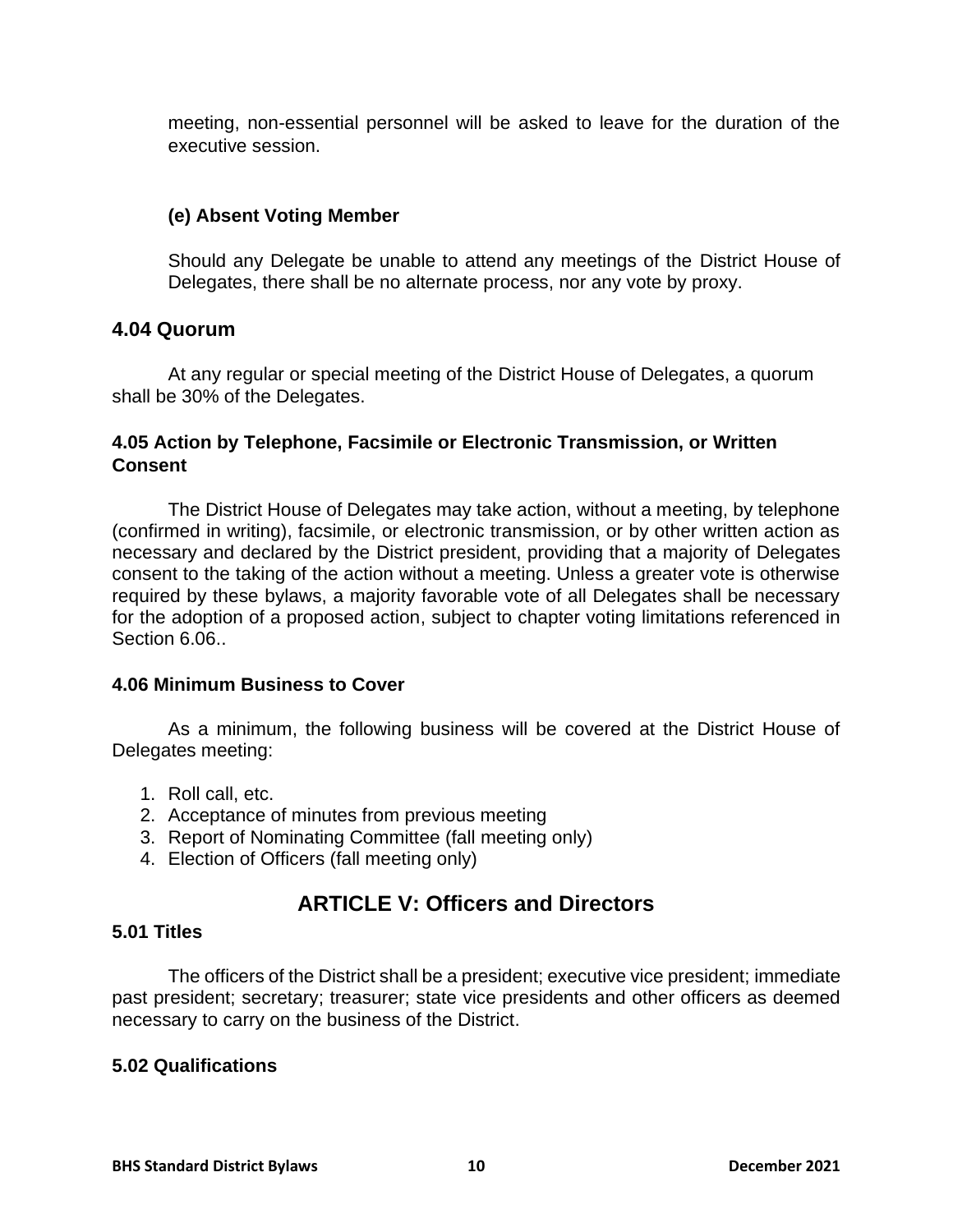Each officer and Director of the District shall be an active member in good standing of a Chartered District Chapter and therefore also a Society Member in good standing.

#### <span id="page-10-0"></span>**5.03 Term of Office**

Officers and Directors shall serve for a term (as fixed by District regulation or statement of policy) of two years; provided, however, that all officers and Directors shall serve until their successors are elected and take office.

The term of each office shall begin on January 1 of the year following the meeting at which such officer or Director was elected.

In the event that the District president, elected by the Board to fill a vacancy, shall serve more than nine months of a one-year term, or more than one year and nine months of a two-year term in such office, it shall be considered a full term for the purposes of determining their eligibility for election to a successive term

The term of office for members shall be for two years, but members may serve successive terms through reappointment by the District president.

#### <span id="page-10-1"></span>**5.04 Compensation**

All officers shall serve without compensation; however, they may be reimbursed for lodging, mileage and other ordinary District business expenses as specified in the Code of Regulations.

#### <span id="page-10-2"></span>**5.05 President**

The president shall be the chairperson of the Board and shall exercise general supervision over all its activities. The president shall also perform other duties as required by these bylaws, or as assigned by the Board. The president shall preside at all Board meetings and at all District House of Delegates meetings and shall appoint all Board Committees except as otherwise provided in these bylaws. The president shall have the power to make decisions in matters of an executive or administrative character, where the policy of the Board has been established, or when an emergency exists. The president shall have the power to make necessary decisions relative to expenditures and appropriations made by the Board, and to make emergency appropriations, when necessary, to implement the actions taken by the Board, subject to any Board-imposed limitations.

#### <span id="page-10-3"></span>**5.06 Immediate past president**

The retiring president automatically shall become the immediate past president and shall hold office for a term of two years, or until a new president is elected. The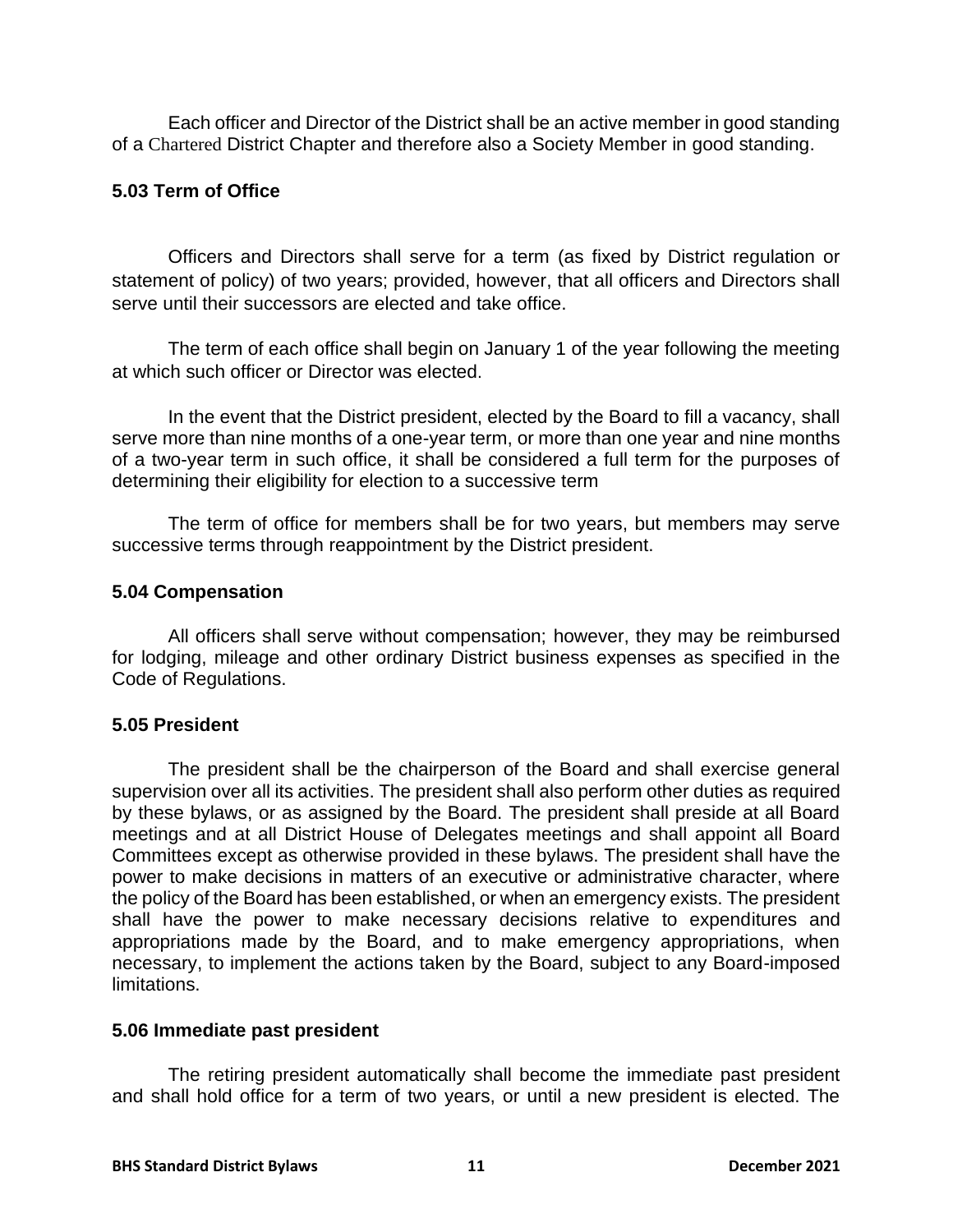immediate past president shall be a member of the Board during their term of office. A president who resigns or is removed during their term of office is not eligible to become the immediate past president.

The immediate past president shall perform other duties as assigned by the president or by the District Board and shall assist the president and the Board in carrying out the policies and the objectives of the District.

## <span id="page-11-0"></span>**5.07 Executive vice president**

In the absence of the president, the executive vice president shall preside at District Board meetings. The executive vice president shall perform other duties as assigned by the president or by the District Board and shall assist the president and the Board in carrying out the policies and the objectives of the district.

#### <span id="page-11-1"></span>**5.08 Secretary**

The District secretary is, in essence, the District business manager who keeps the District organized and current in correspondence, report filing and all paperwork related to the operations of the District.

#### <span id="page-11-2"></span>**5.09 Treasurer**

The treasurer shall be responsible for providing financial oversight for as well as advice and counsel to the Board. The treasurer shall be responsible for the development of the District budget by the appropriate team, and shall present an annual budget and recommendations to the Board, for its consideration and action. The treasurer has the right to disburse the District's funds in a Board-prescribed manner and shall maintain a record of District assets, and receipts for District funds placed in depositories designated by the Board. The treasurer shall require and maintain monthly statements from the designated depositories of the District and shall make such reports to the Board upon request. Moreover, the treasurer shall provide an annual financial report to the Board.

#### <span id="page-11-3"></span>**5.10 State Vice President**

State vice presidents shall serve on the Board, each representing the chapters and members in their respective **home** states of Iowa, Kansas, Missouri/Arkansas, Nebraska, and South Dakota.

## <span id="page-11-4"></span>**ARTICLE VI: Nominations, Elections, Vacancies; Removals**

#### <span id="page-11-5"></span>**6.01 Elections**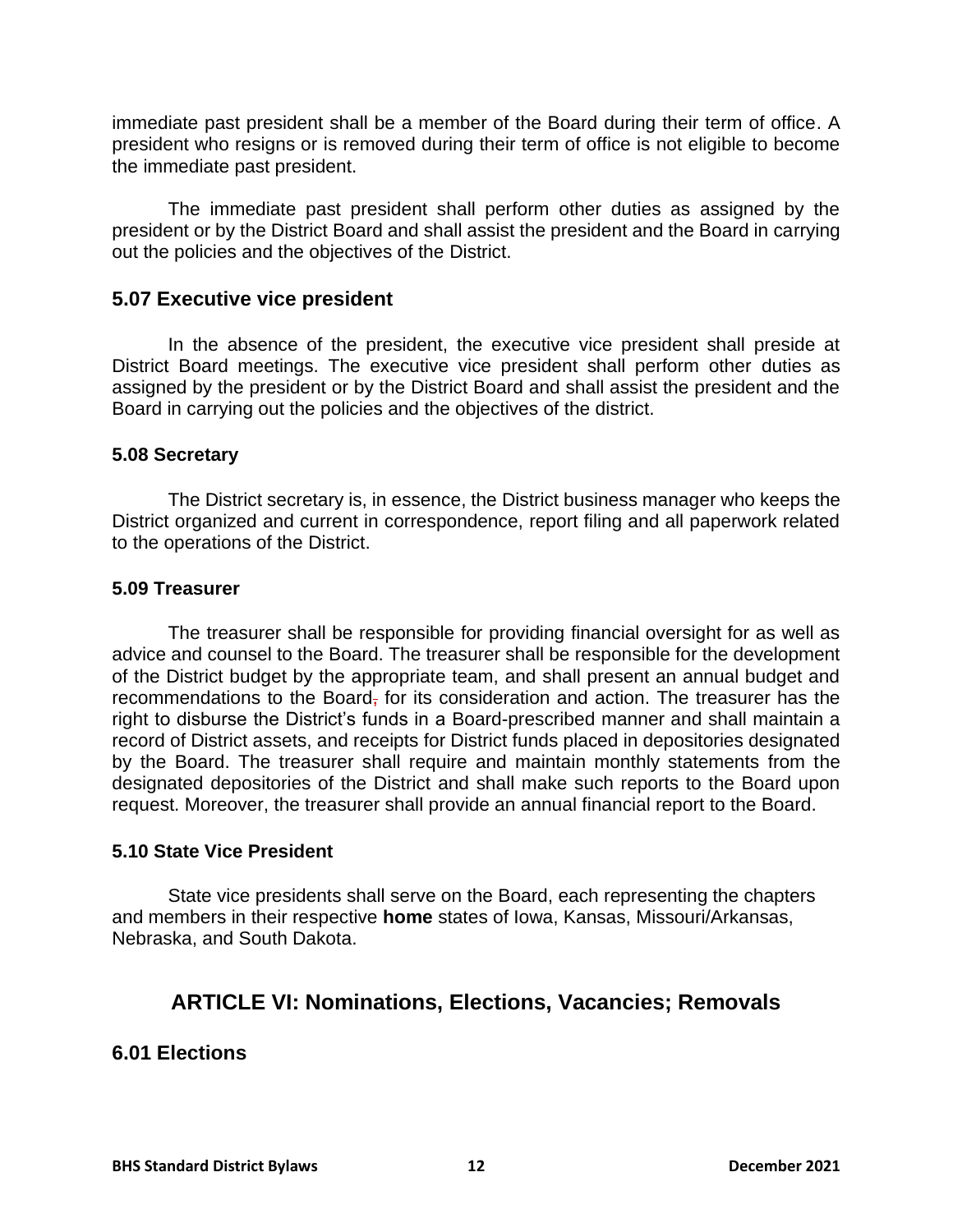District officers and Directors shall be elected by the District House of Delegates, except that the retiring District president shall automatically succeed to the office of immediate past president. A president who resigns or is removed during their term of office does not thereby become the immediate past president. Each delegate shall be entitled to one vote for one of the nominees for each office. Officers shall take office on January 1 of the year following their election.

#### <span id="page-12-0"></span>**6.02 Election Process**

The election of the District officers and Directors shall be placed on the District House of Delegates agenda as an order of business. However, a vacancy in any position may be filled through voting by the District House of Delegates by means of postal or electronic mail or by facsimile transmission. A majority vote of the Delegates present, providing a quorum exists, shall determine the election of each officer and Director position. If there are more than two nominees on the ballot in any election and no nominee has received a majority of votes after two ballots, then on the third and each succeeding ballot, the nominee receiving the fewest votes on the immediately preceding ballot shall be removed until only two nominees remain. Voting shall continue until one nominee receives a majority of votes.

When there is more than one nominee for an office, voting shall be done by written ballot. Each Delegate in good standing is entitled to cast one vote and no Delegate shall be entitled to more than one vote regardless of the offices or representative positions held. Voting by proxy or absentee ballot is not permitted. A majority of votes cast is necessary for election.

#### <span id="page-12-1"></span>**6.03 Vacancies**

In the event that an elective District office or Board position shall become vacant, or be about to become vacant, for any reason, the Board shall elect a qualified member of the District to fill such vacancy, and the person so elected shall hold office until their successor is elected and qualified. In the event of a vacancy in the office of immediate past president, a successor may be elected from among those qualified past presidents who are able and willing to serve.

#### <span id="page-12-2"></span>**6.04 Removals**

Any officer or Director of this District may be removed from office by a two-thirds vote of the Delegates present at any regular or special meeting when a quorum is present; provided, however, that notice of such meeting and the purpose of same has been given to the District House of Delegates at least two weeks prior to the date of said meeting.

## <span id="page-12-3"></span>**6.05 Opposing nominations**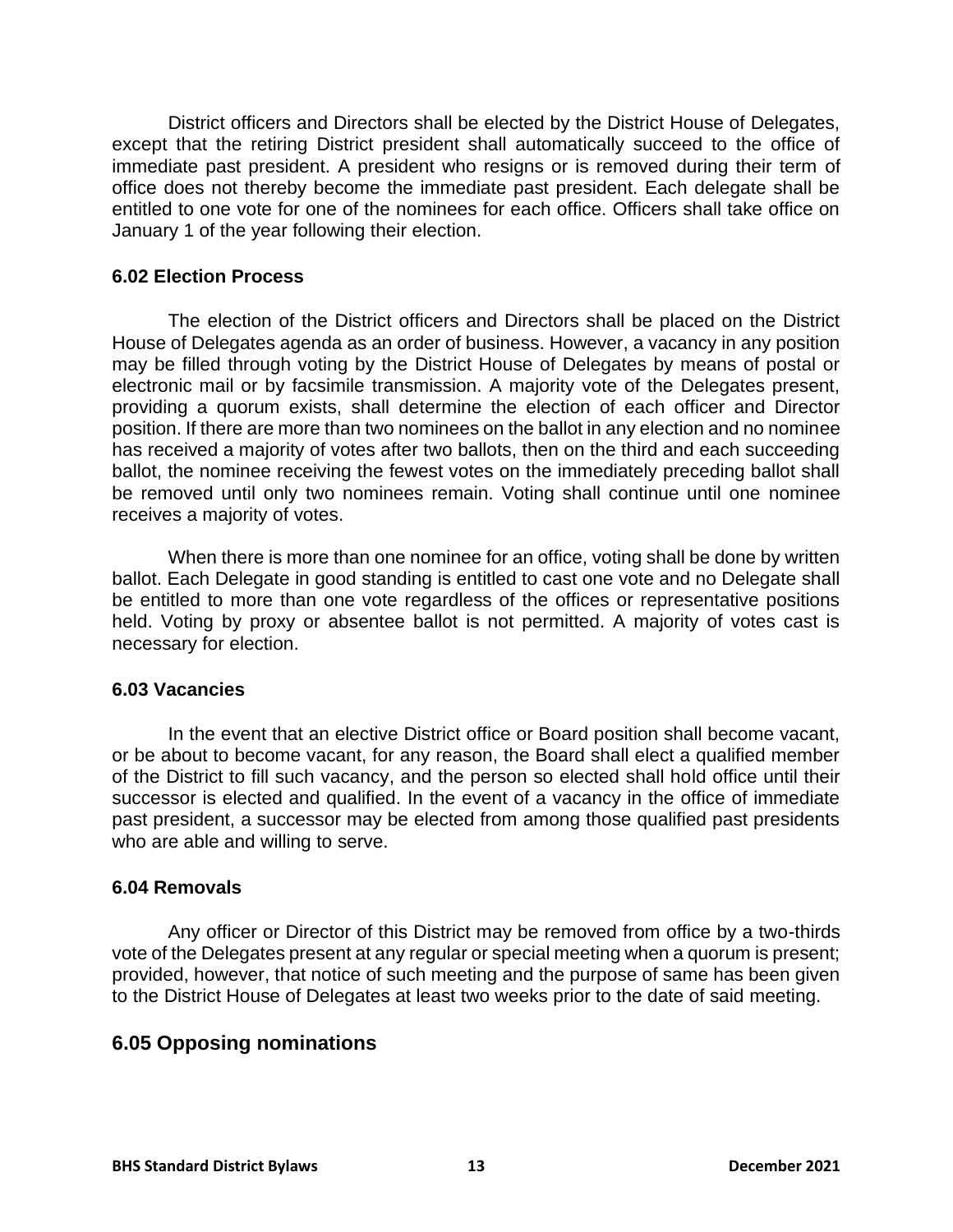Opposing nominations may be submitted by any Delegate, provided, however, that consent of any nominee must be first obtained, and provided further, that notice of such nomination shall be given at a meeting or by mail and/or electronic transmission at least one week prior to the District House of Delegates meeting where voting for officer or Board positions shall occur.

#### <span id="page-13-0"></span>**6.06 Delegates**

Each Chartered District Chapter shall be entitled to representation in the District House of Delegates by its Delegate in accordance with rules or policies adopted by the District House of Delegates and set forth in a District code of regulations or statement(s) of policy. Each Delegate and any alternates shall be a member in good standing of the Chartered District Chapter that person represents. Each Delegate shall be entitled to one vote on any question submitted for vote at the District House of Delegates meetings, and no Delegate shall be entitled to more than one vote regardless of the offices or representative positions held. No proxy or absentee votes shall be permitted.

## **ARTICLE VII: District Committees and Task Forces**

#### <span id="page-13-2"></span><span id="page-13-1"></span>**7.01 How Constituted**

Prior to January 1 following their election, the District President-elect shall appoint a District Ethics Committee, a District Nominating Committee, and such other committees and task forces as may be required to carry on the business of the District.

#### <span id="page-13-3"></span>**7.02 District Ethics Committee**

The District Ethics Committee shall be comprised of not less than three members (including the chairman).

The committee shall receive, investigate, and take any necessary action relating to alleged violations of the Society Code of Ethics which have been referred to the committee pursuant to the Society ethics complaint policies, procedures, and regulations.

#### <span id="page-13-4"></span>**7.03 District Nominating Committee**

The District Nominating Committee shall consist of three or more members, a majority of whom shall be past District officers. All members of the committee shall be required to have demonstrated knowledge of District affairs and experience in the governance of the District.

The committee shall present a slate of eligible candidates for each District office and Director position including state vice president positions at such time and in such manner as prescribed by District regulations or statements of policy. The committee shall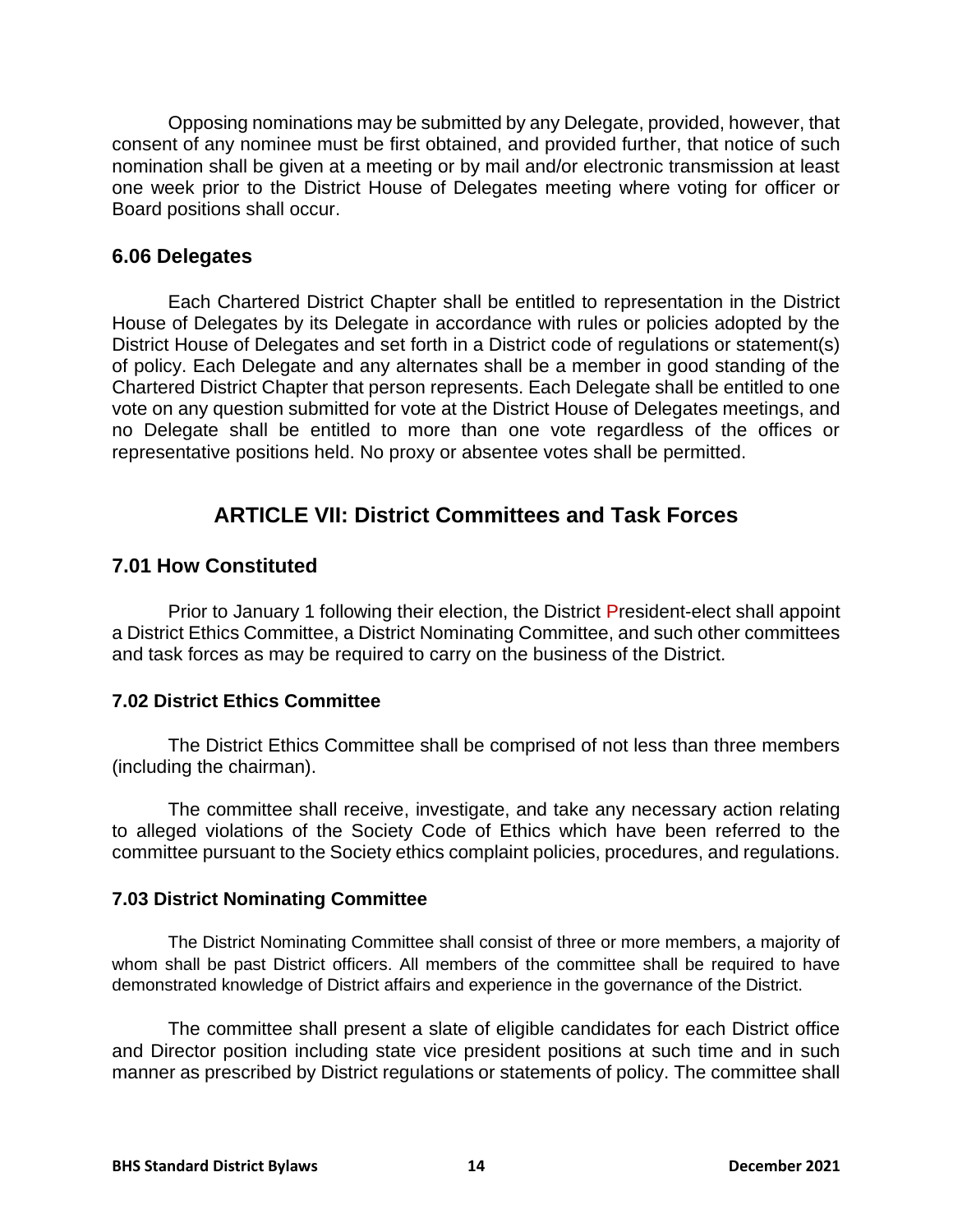also be responsible for making recommendations to the Society nominating committee for potential candidates for the positions of Society Board director at--large.

#### <span id="page-14-0"></span>**7.04 Terms of District Committees and Task Forces**

The term of office for members of District committees and task forces shall be for one year, but members may serve successive terms through reappointment by the District president.

## **ARTICLE VIII: Finance**

#### <span id="page-14-2"></span><span id="page-14-1"></span>**8.01 Annual Dues**

The District House of Delegates shall fix the District dues, fees and assessments payable to the District by Chartered District Chapters and/or by the members of such chapters. Individuals holding membership in two or more chapters in the District shall not be required to pay multiple District dues, but individuals holding membership in chapters in two or more districts shall be obligated to pay dues to each of those districts.

#### <span id="page-14-3"></span>**8.02 Finances**

All finances and monies collected by the District from dues, penalties, donations, or payments for shows and performances shall be under the control of the Board and shall only be used in support of the purpose of the District.

#### <span id="page-14-4"></span>**8.03 Fiscal year**

The fiscal year of the district shall begin on January 1 and end on December 31.

#### <span id="page-14-5"></span>**8.04 Financial Review**

The District Board shall provide for, and cause to be made, a financial review of the books and accounts of the District annually, or at its discretion at more frequent periods. The District President shall report the results of the review to the Society in a manner prescribed by the Society CEO

#### <span id="page-14-6"></span>**8.05 Budget**

The Board shall adopt a budget for each fiscal year that is aligned with both the short and long-term financial objectives of the organization. As provided in Section 11.04 of the Society Bylaws, the District shall submit a financial statement to the Society in a manner prescribed by the Society CEO by March 31 of each year that shows the financial condition of the District as of December 31 of the prior year.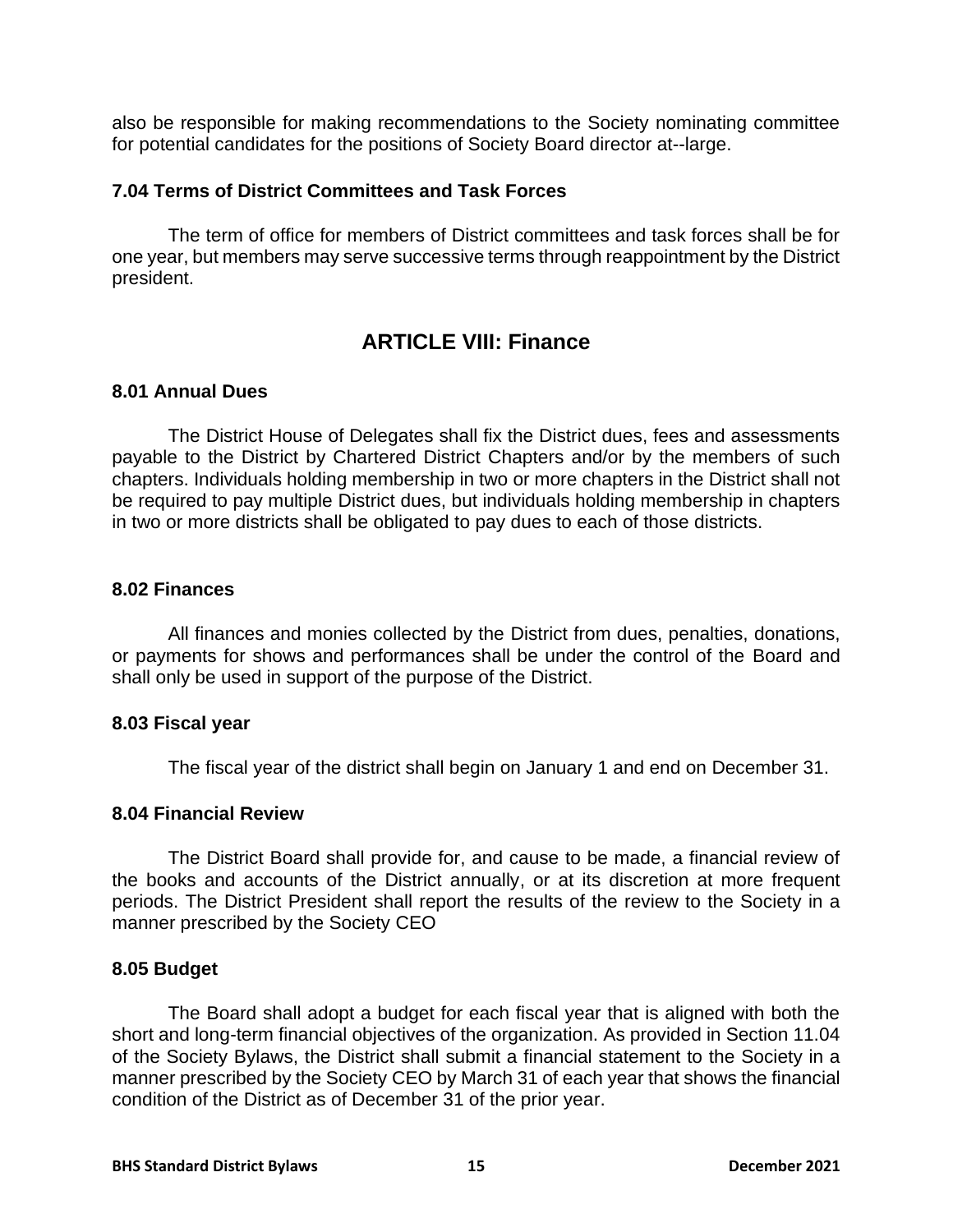#### <span id="page-15-0"></span>**8.06 Initiation Fee**

The initiation fee shall be set by the Board, but in no case shall it be less than that required by the Society CEO.

#### <span id="page-15-1"></span>**8.07 Other Fees**

All other fees shall be in the amount set forth by the Society CEO.

#### <span id="page-15-2"></span>**8.08 Dissolution**

In the event the District decides to dissolve for any reason, it shall first offer a motion of dissolution to the District House of Delegates and said motion must be passed by two-thirds of the Delegates present and voting. After passing by the required two-thirds vote, the request for dissolution shall be presented to the Society Board for consideration and action. The request for dissolution shall be accompanied by a statement of the District's assets, liabilities, and financial accounting for the previous two years.

## **ARTICLE IX: Membership**

#### <span id="page-15-4"></span><span id="page-15-3"></span>**9.01 District Membership**

Each chartered chapter situated within the territorial limits of the District shall be a member of the District (each a Chartered District Chapter)..

Chartered Society chapters situated outside the territorial limits of the District may petition to become a member of the District, subject to the recommendation of both districts and the approval of the Society CEO. The determination by the Society CEO shall be binding on all affected districts. A chapter so approved to become a member of the District shall be deemed a Chartered District Chapter.

#### <span id="page-15-5"></span>**9.02 District Territorial Area**

<span id="page-15-6"></span>The territorial limits of the District shall be the entire states of Missouri and Iowa, the Greater Ozarks Chapter in Northwestern Arkansas, and those portions of South Dakota, Nebraska and Kansas that are East of US83. US83 acts as a general separation between the District and the Rocky Mountain District (RMD) unless specific chapters have successfully petitioned to join the other district.

## **ARTICLE X: Dissolution**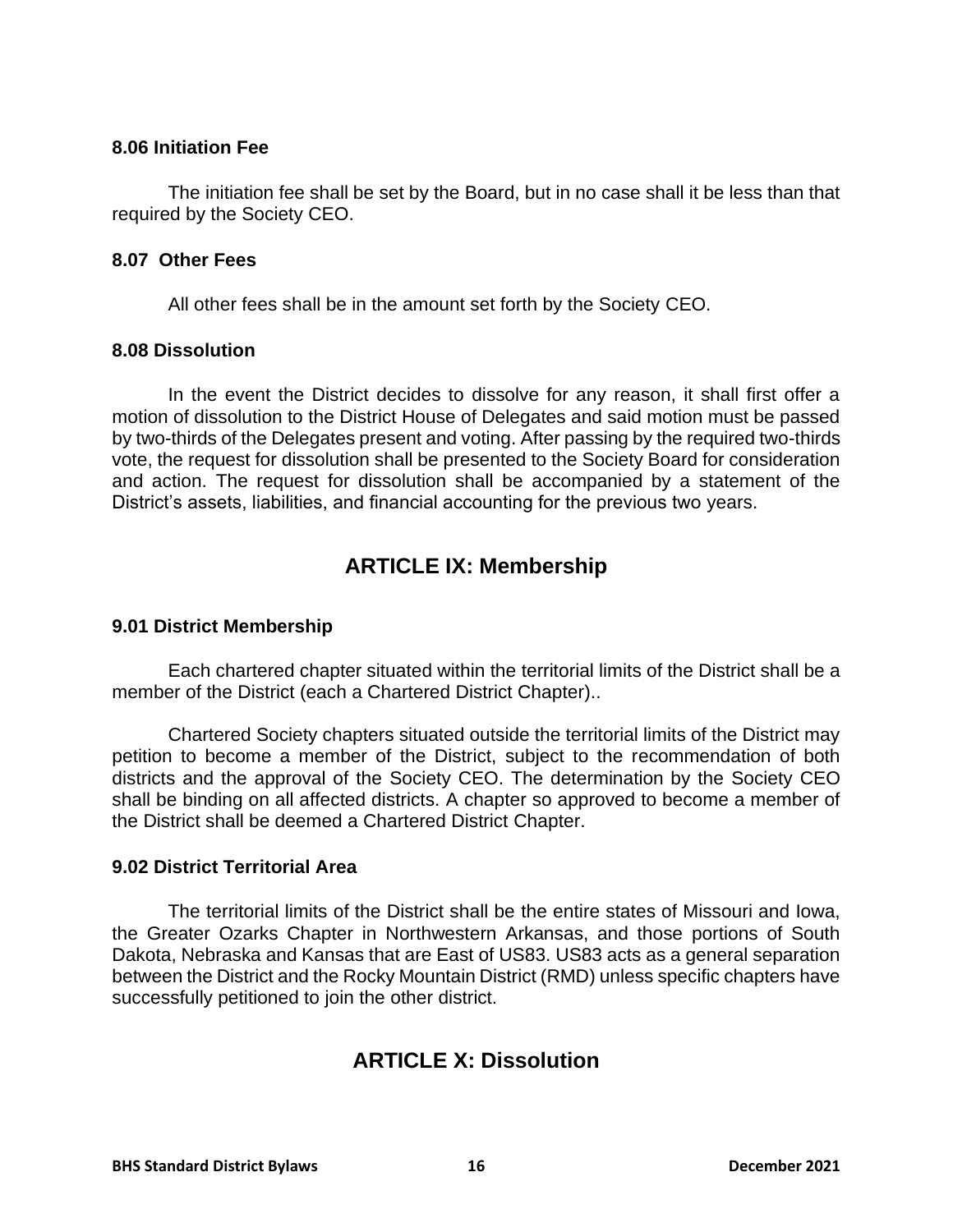#### <span id="page-16-0"></span>**10.01 Asset Disposition**

In the event of the dissolution or winding up of the District, voluntarily or otherwise, all of its assets remaining after payment, or provision for the payment, of all debts and liabilities of the District shall be distributed to the Society if it is then existing and organized and operated exclusively for charitable and/or educational purposes and exempt from taxation under Section 501(c)(3) of the Internal Revenue Code. If the Society is not then existing and so organized, operating and exempt, then such remaining assets shall be distributed to another existing organization that is so organized and operating exclusively for one or more of the purposes for which the Society and District were formed, and which is exempt from taxation under Section 501(c)(3) of the Internal Revenue Code.

## **ARTICLE XI: Amendments**

#### <span id="page-16-2"></span><span id="page-16-1"></span>**11.01 By Society Board**

The Society Board may amend these bylaws under their power given in the Society bylaws, and any such amendments shall become binding upon the District.

#### <span id="page-16-4"></span><span id="page-16-3"></span>**11.02 By the District Board of Directors**

#### **(a) Process**

These bylaws may be amended by this District only as necessary to comply with the laws of any nation, state or province, or otherwise as approved by the Society Governance and Bylaws Committee, acting on behalf of the Society Board. Any such amendment shall not become effective until approved by the Society Governance and Bylaws Committee.

#### <span id="page-16-5"></span>**(b) Notice and Voting**

Proposed amendments shall be in writing and shall be mailed and/or electronically transmitted, together with notice of the meeting to each Delegate at least two weeks prior to the meeting at which they are to be voted on. Amendments may be considered at any regular or special meeting of the Board at which a quorum is present, and shall be adopted upon two-thirds vote of the Delegates present.

## **History of Revisions:**

<span id="page-16-6"></span>January 1, 2019

Rewrite to support Everyone in Harmony and to resolve inadequacies of the earlier version.